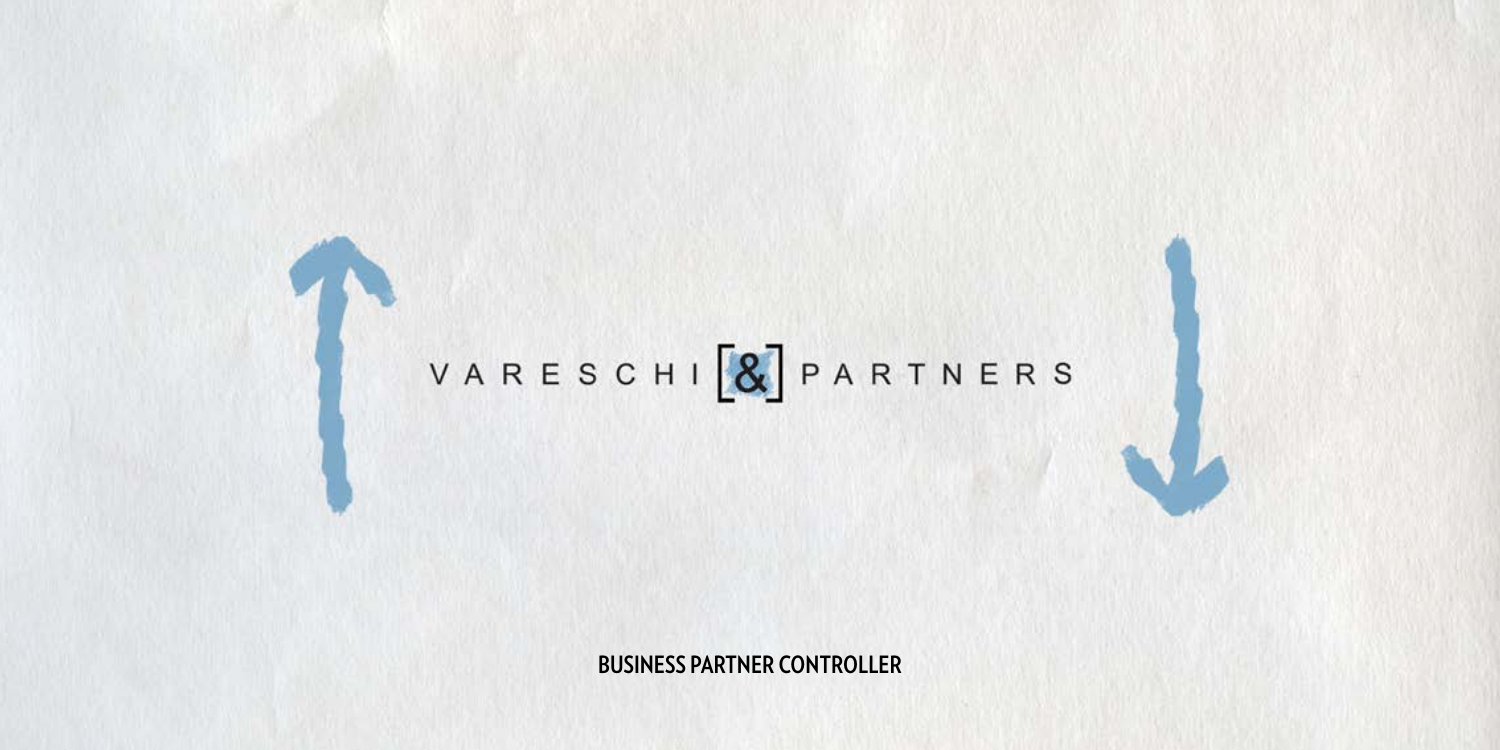Development models for business partner controllers.



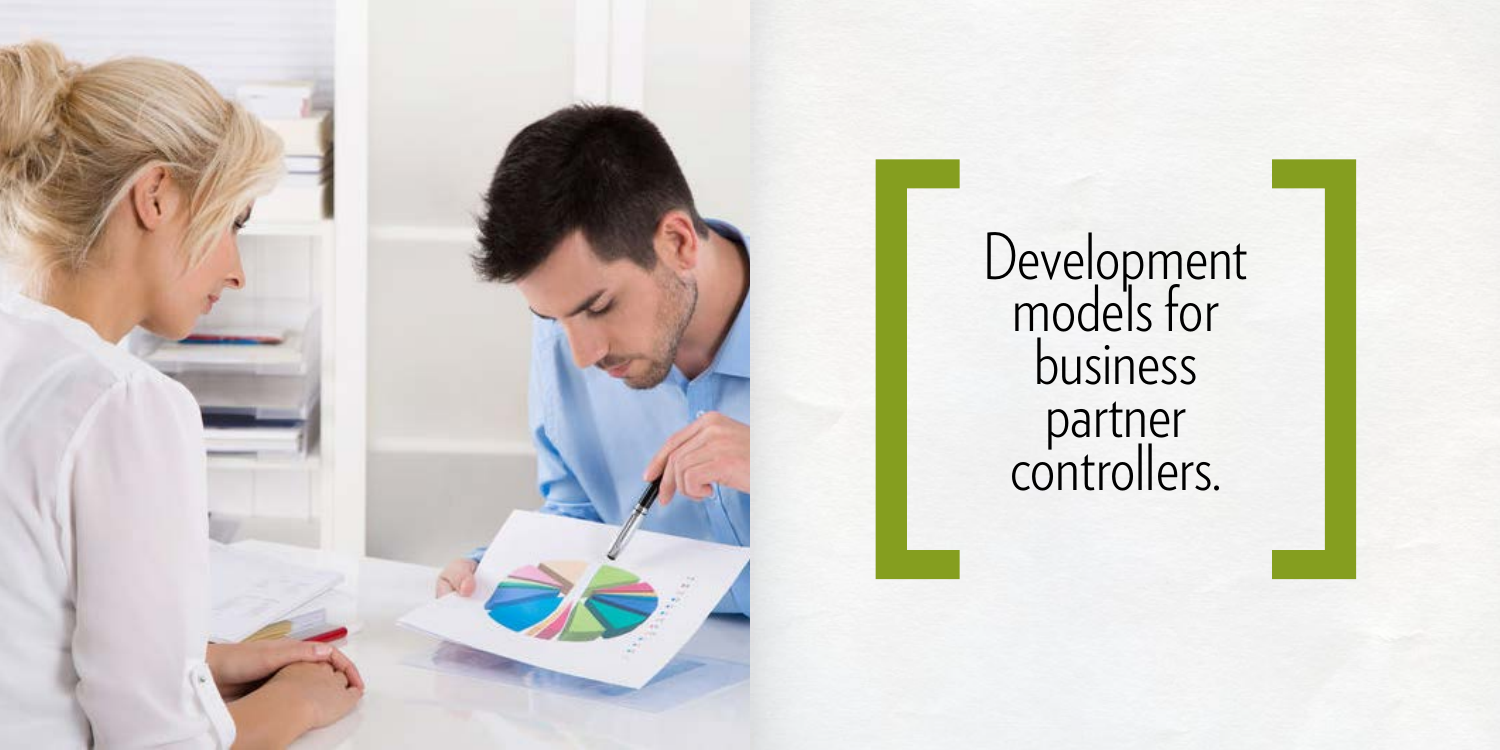of controllers **to provide information and support to obtain a better decision-making process** is increasingly becoming a competitive advantage especially for those companies aiming at a profitable growth in the most complex markets. .

**The Business Partners have the opportunity to use the great amount of information** and their skills to provide a valuable support influencing and testing companies' decision-making process.



VARESCHI & PARTNERS

## **The ability**

and the IT infrastructure at their disposal **represent an expensive resource for enterprises,** especially if their job does not support effectively and efficiently the Management's operational decision-making process.

Supplying merely data and/or information, instead of focusing on a systematic vision and support, cannot lead to the differentiated decision-making process needed to improve the corporate performance.

Only a small part of the Controller's services are used to support decisions. Few Managers consider these activities and services as the main source for their decisions.

## **Controllers**

usually provide what the Management want, instead of what is actually needed..

The necessity to meet or exceed the Manager's expectations is the basis for organizing priorities according to requests for the Controller's support.

 **Many Controllers do not feel like opposing Management about the support and consultancy needed to improve the decision-making process.** They simply provide data and detailed information which require further analysis by those who receive them.

## **Controllers**

Controllers spend much (too much) time collecting data and using spreadsheets; they believe that the more information is detailed, the more it is valuable. They spend hours in front of their PC. In the meantime, on the Market, at the Plants or Product Development Departments, variables, priorities and model change.

## **Controllers are not aware of these changes.**

**Often, they provide information which is already known or which has become outdated, and they always do it too late.** Controllers focus too much on the past rather than on the future: they forget that decisions only impact on the future.

## **Context**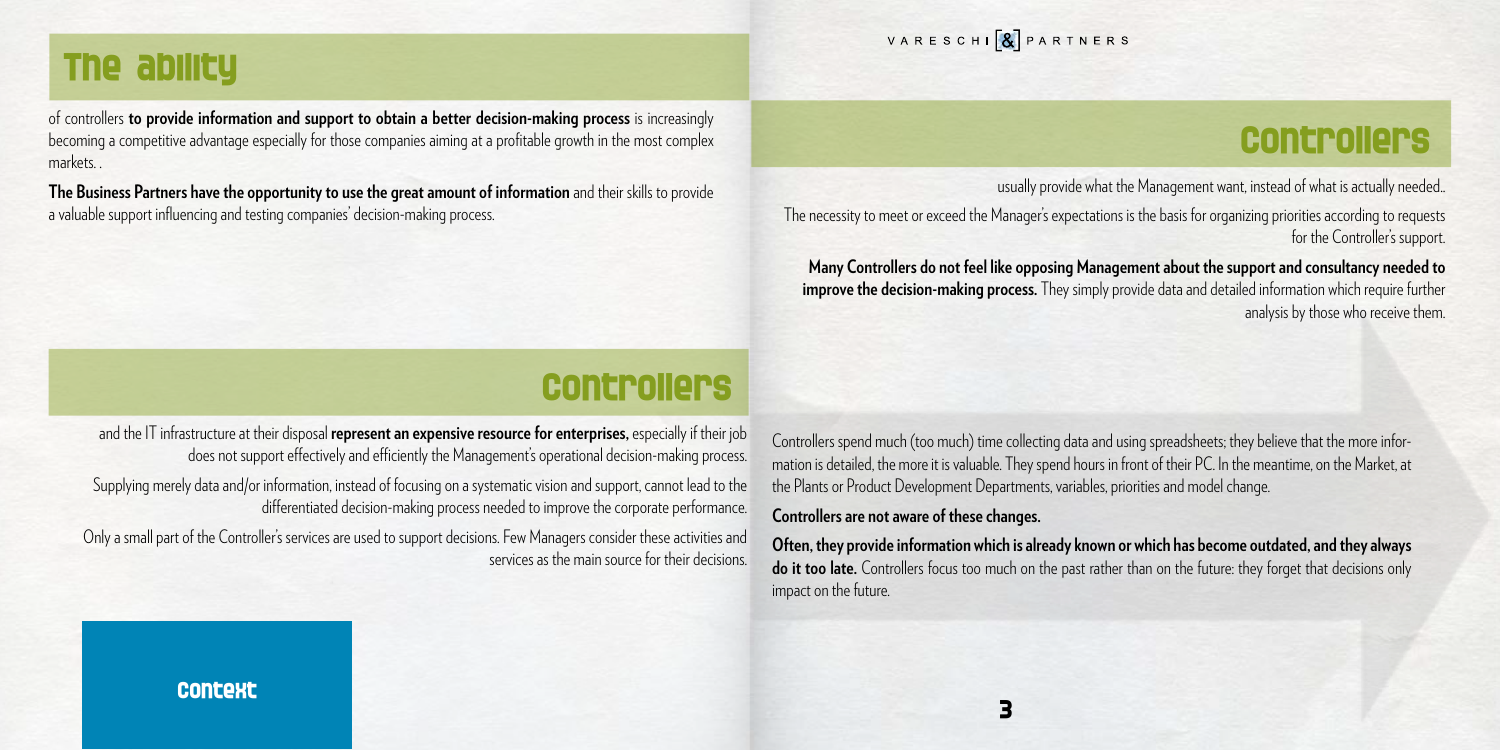

 **4,42**  A.27  **3,98** 

### **Priorities assigned by Controllers to their activities (source: CIMA)**



o-manager of problem solution **Effectiveness**

From the priorities analysis (previous page) it can be assumed that Controllers consider themselves mainly actors for **efficiency** management and to a lesser extent (or not at all) actors for **effectiveness** management.

On a scale of 5 points, Controllers assign the highest priority (4.0-5.0) to Budgeting, Forecasting and Reporting.

At the bottom of the list, according to Controllers, there are activities related to risk management, analysis of customers and their credit, financial planning.

Minor priority is given by Controllers to the Controlling model development.

VARESCHI & PARTNERS

02

## **Current situation**

**Co-manager of problem solution**

## **Value for the decision-maker**



Evaluate future impacts on the eco nomic-financial system.



Early warning. **Sensitivity** to weak signals.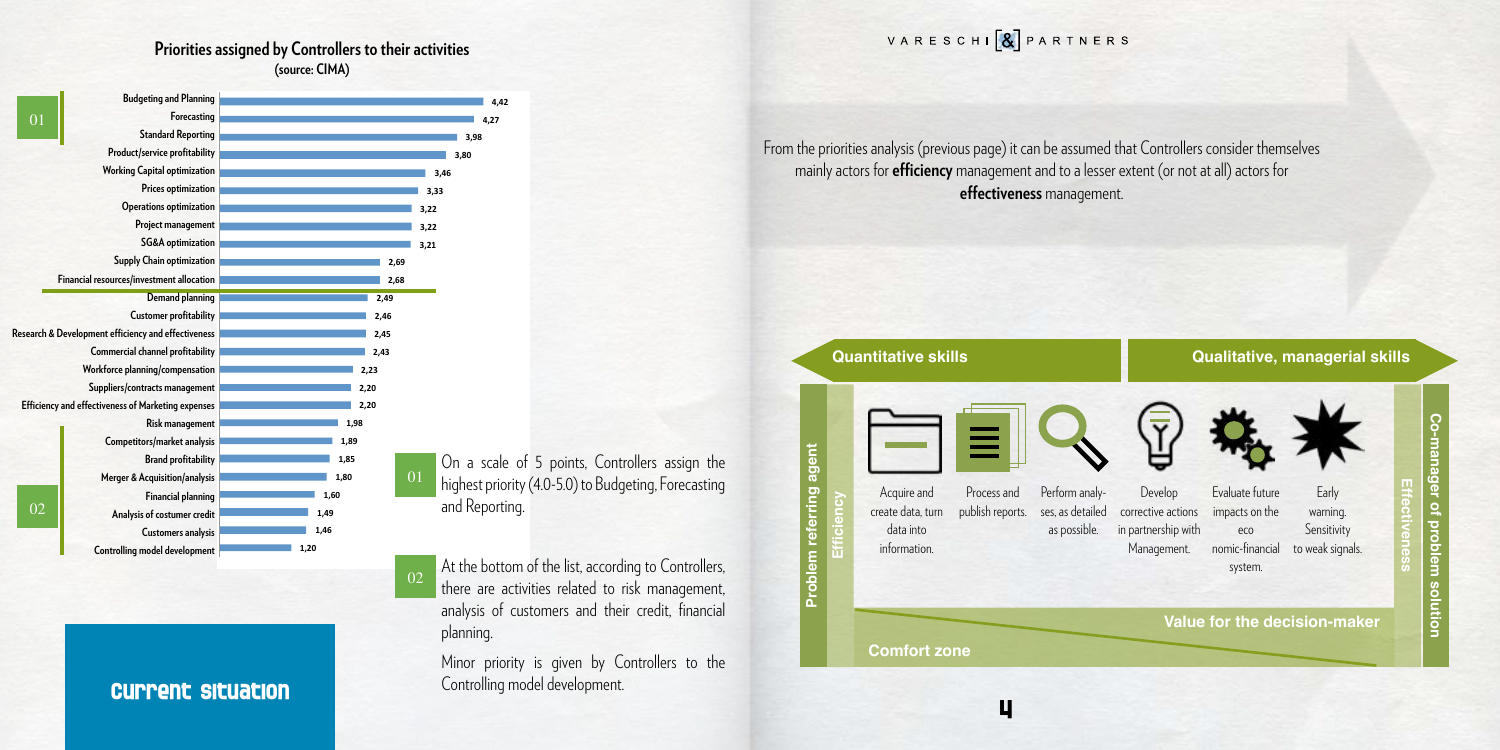

**8% 34% 54% 4%** The business **views** Finance as its **primary source of insight** for decision-making. The business sometimes views Finance as its **primary source of insight** for decision-making. The business views Fi nance as a source of trusted Financial information but does not consistently The business **sometimes views** Finance as a **hindrance** to decision-making.

use Finance's insight in

decision-making.

**New way to be controller**

**Analysis & reporting Accounting processes Transactions Globalisation Directorate** Skills and technology enables

**Shared service centre – or automated <b>Retained Finance** 

**Analytics analysis**

**Finance Business Partnering**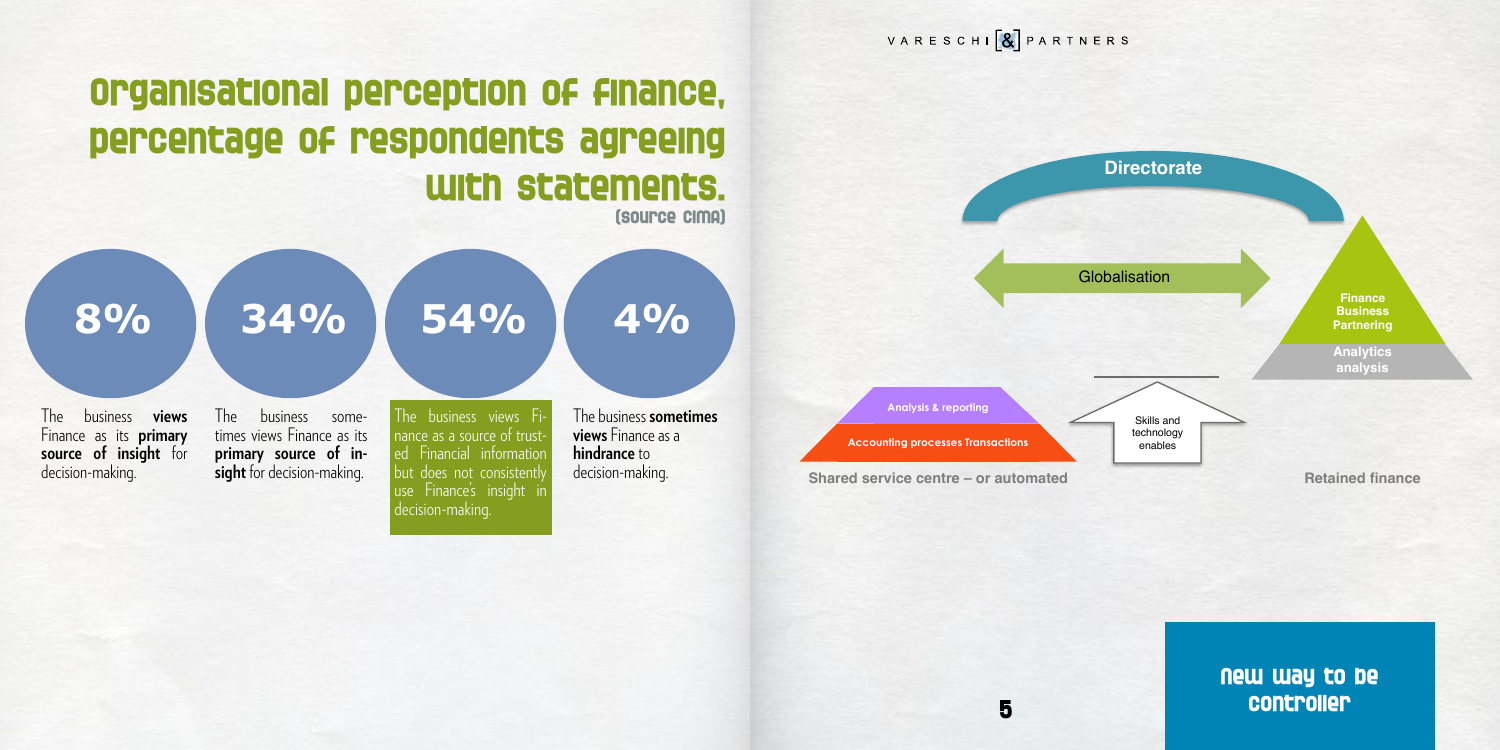What is the strategy to ensure the development of the role necessary to provide the service required.

## **ENTERPRISES NEED TO DETERMINE** What role they want the Controller to have to support and anticipate business development. Define the skills necessary for the Business-Partner-Team. **ONLY IN THIS WAY IT IS POSSIBLE TO ROLE STRATEGY SKILLS CHANGE**

VARESCHI & PARTNERS

Activate an effective change process.

Determine training and development programs for Business Partners and Management.

**Change Management: from "supplier" to Business Partner**

"The best business partners I have seen are able to simplify complex situations so that line management are able to grasp it, engage with it and understand the consequences of different courses of action." G. Colbert, Vice President of finance dor ISMO, AstraZeneca's international Sales and Marketing organisation.

> "The financial information pack is for accountants own use. A finance business partner might reduce it to one page of insightful commentary or graphics as preferred by his client in the business. Finance business partners help the business by delivering the information they need, and help them to understand issues arising and potential responses." M. Kelly, Credit Suisse.

"The tools I see most often used are the standard financial statements (profit and loss, balance sheet, etc.) plus some competitor and positional analysis. i believe the financial language is a barrier, plus that a lot of finance business partnerships are not deep enough i.e. they only address surface issues."

B. Smith, strategic buciness manager, Everest.

## **TRAINING**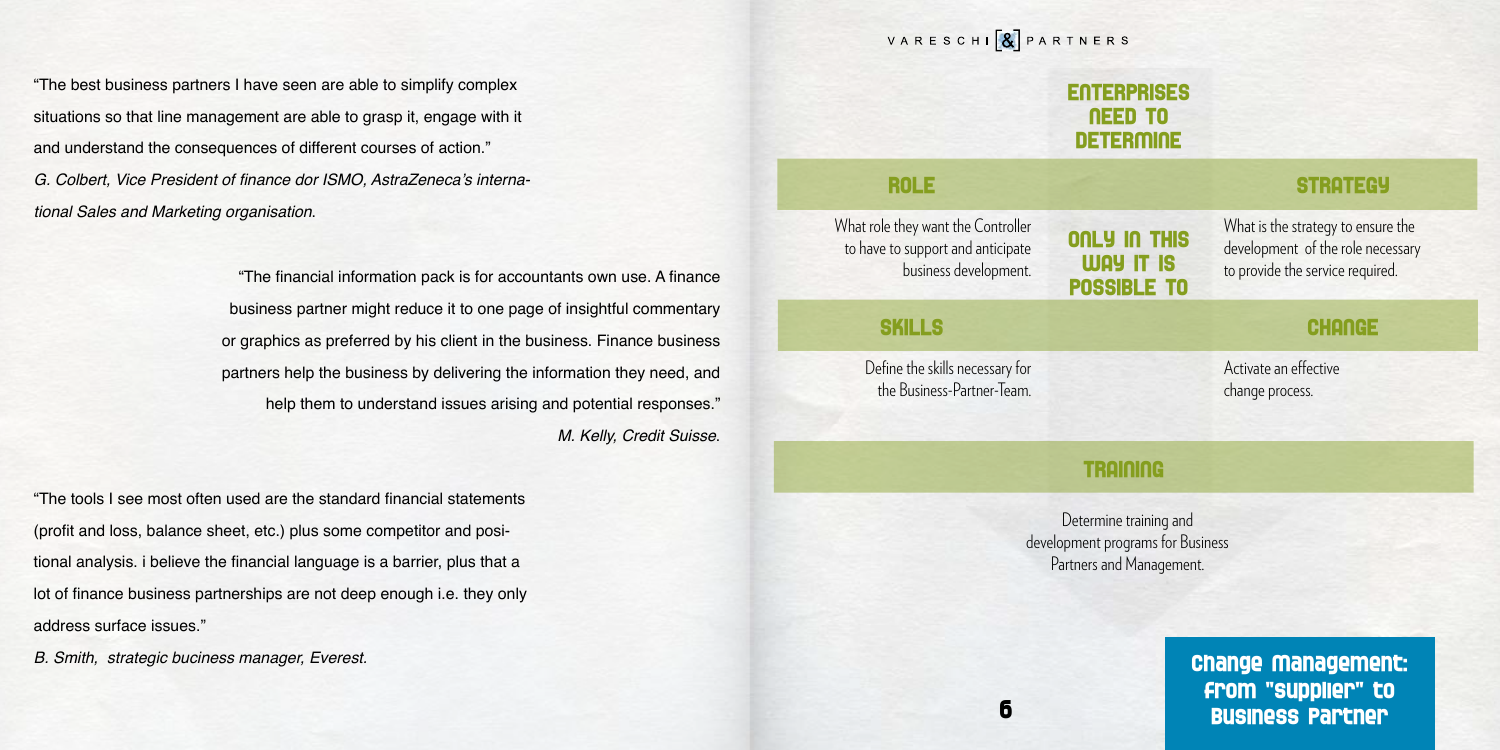If the service offer and its benefits for the business are not clear enough, there will be little demand for a service of business partnering. This cannot be provided if Controllers are almost completely busy with activities of information processing and report drafting.

Controllers who wish to be or become Business Partners have to gain credibility and confidence from "(internal) customers".

**- Credibility:** through business expertise (know what one is talking about, be able to convey the information collected into the business specifics) and a strong presence in the business (be on-site when events occur and decisions are made);

**- Confidence:** by sharing the result's responsibilities (be in the same boat).

1

2

There are many examples in which the role of Controller turned into Business Partner can be correlated with a better focus on the business performance. This correlation is based on the ability to make more reliable predictions thanks to the new collaboration method between Manager and Controller.

Many Controllers still preserve their traditional role focused on transaction processing, information collection and report drafting. They still deal with many accounting processes. They believe their job ends with the report publishing. According to the Business Partners instead, the report publishing represents only the beginning of their activity.

VARESCHI & PARTNERS

3

4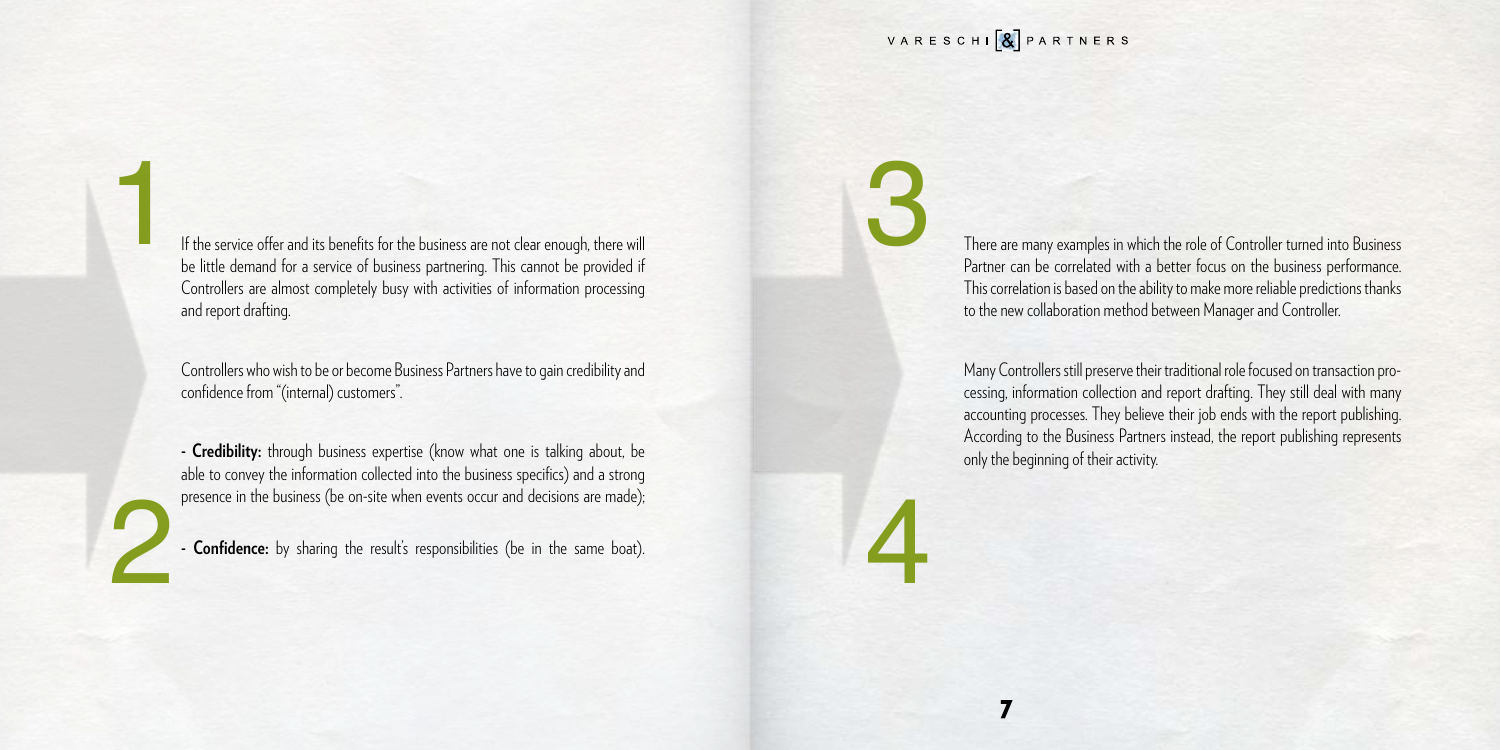Controllers shall be highly objective, report in advance developments that could lead to an undesired direction, enhance efficiency and effectiveness and manage planning, budgeting, forecasting and reporting systems. These roles will be more and more important.

In the role of Business Partners, Controllers have a unique chance to become active protagonists of the business, (the navigator next to the driver in the Rally races of market and competition), be one of the players in a team and not a scorekeeper on the sideline.

There is a great opportunity to reinvent oneself as Partner (Pars = part of the whole) by contributing actively to the achievement of financial and strategic objectives.

5

7

6

**Information**

Information

VARESCHI & PARTNERS

**Finance analyst Performance advisor Business advocate Strategic partner Judgment Execution • Provides information as needed • Mainly historical • Provides insight and commentary • Has a balanced historical and forward looking new Provi vice** a decis<sup>1</sup> **Most lookin • Is seen as a specialist • Accurate, timely • Dedicated person, always available • Focuses beyond the finance boundary • Is seen as a provider • Used as a sounding board for recommendations**

|                                                                                                     | Is seen as a peer                                                                                                          |  |
|-----------------------------------------------------------------------------------------------------|----------------------------------------------------------------------------------------------------------------------------|--|
| Is seen as a trusted<br>$\bullet$<br>associate                                                      |                                                                                                                            |  |
| <b>Proactive</b><br><b>Focuses mainly</b><br>$\bullet$<br>beyoind the                               | <b>Shares the lead</b><br>$\bullet$<br><b>Trusted and influencing</b><br>Is always involved in the<br>n<br><b>business</b> |  |
| finance boundary                                                                                    | <b>Provides perspective</b><br>and insight                                                                                 |  |
| <b>Provides trusted ad-</b><br>vice and influences<br>decisions<br><b>Mostly forward</b><br>looking | <b>Exclusively forward</b><br>looking                                                                                      |  |

## **Vareschi & Partners development model**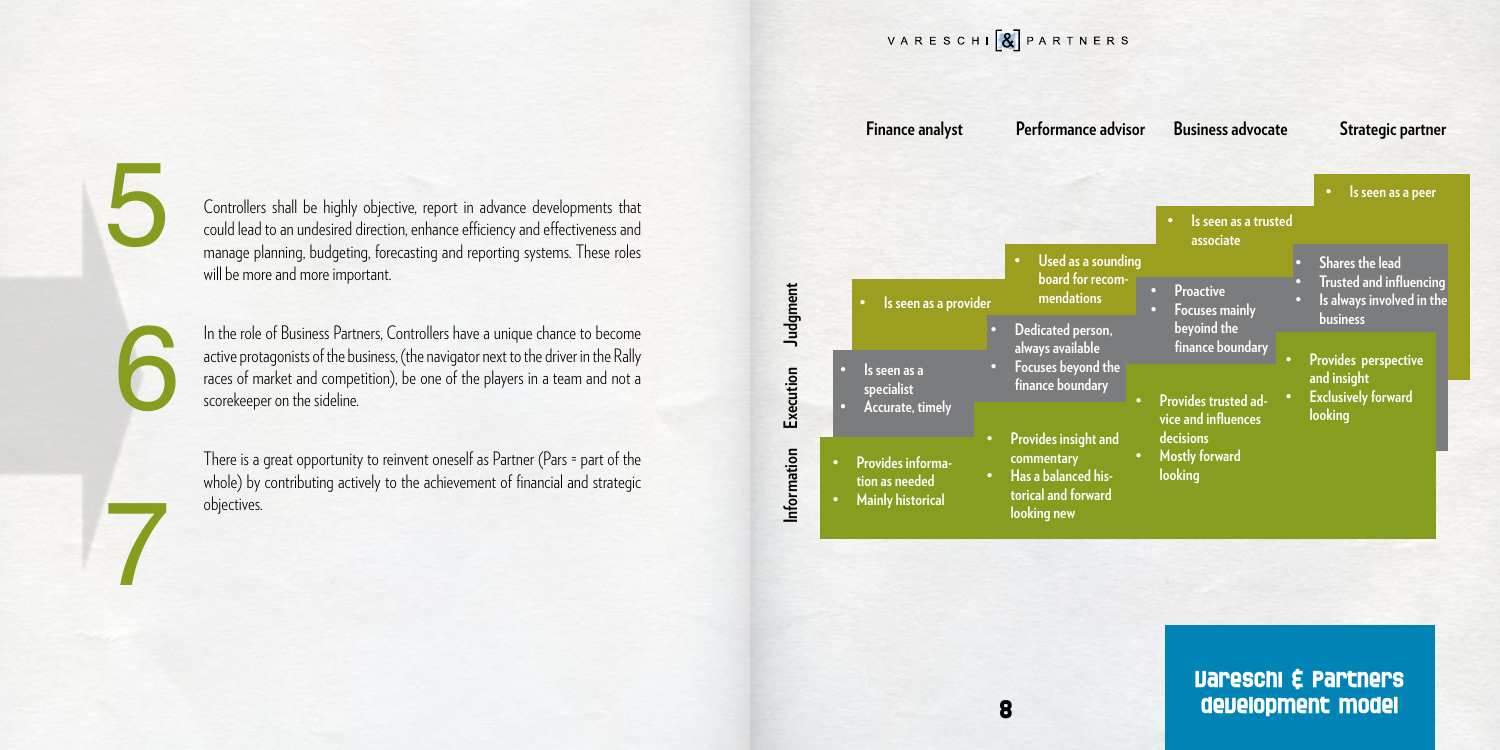VARESCHI & PARTNERS

| Interviews with | <b>Business Partner's</b> |
|-----------------|---------------------------|
| Management,     | Vision & Mission          |
| Assessment      |                           |
| Controller      |                           |
| Team.           |                           |
|                 |                           |

Skills develop-<br>
ment: training,<br>
learning by<br>
doing etc... ment: training, learning by doing etc...

Business Partner's CANVAS

Pilot project development Roll-out

**Interviews with Management**  1

> Interviews with the Management-Team are aimed at collecting opinions, requests, constructive criticism, ideas about what the Controller is expected to do with regard to his new Mission as (future) Business Partner.

> Moreover, interviews have the purpose to define the main activities of the Business Partner Controller and his skills (professional, technical and soft skills).

> Interviews are also needed to understand what matching and training interventions should be performed with Management during the project implementation. The experience gained in successful projects teaches us that changes are required not only to Controllers but also to their "customers" and Managers.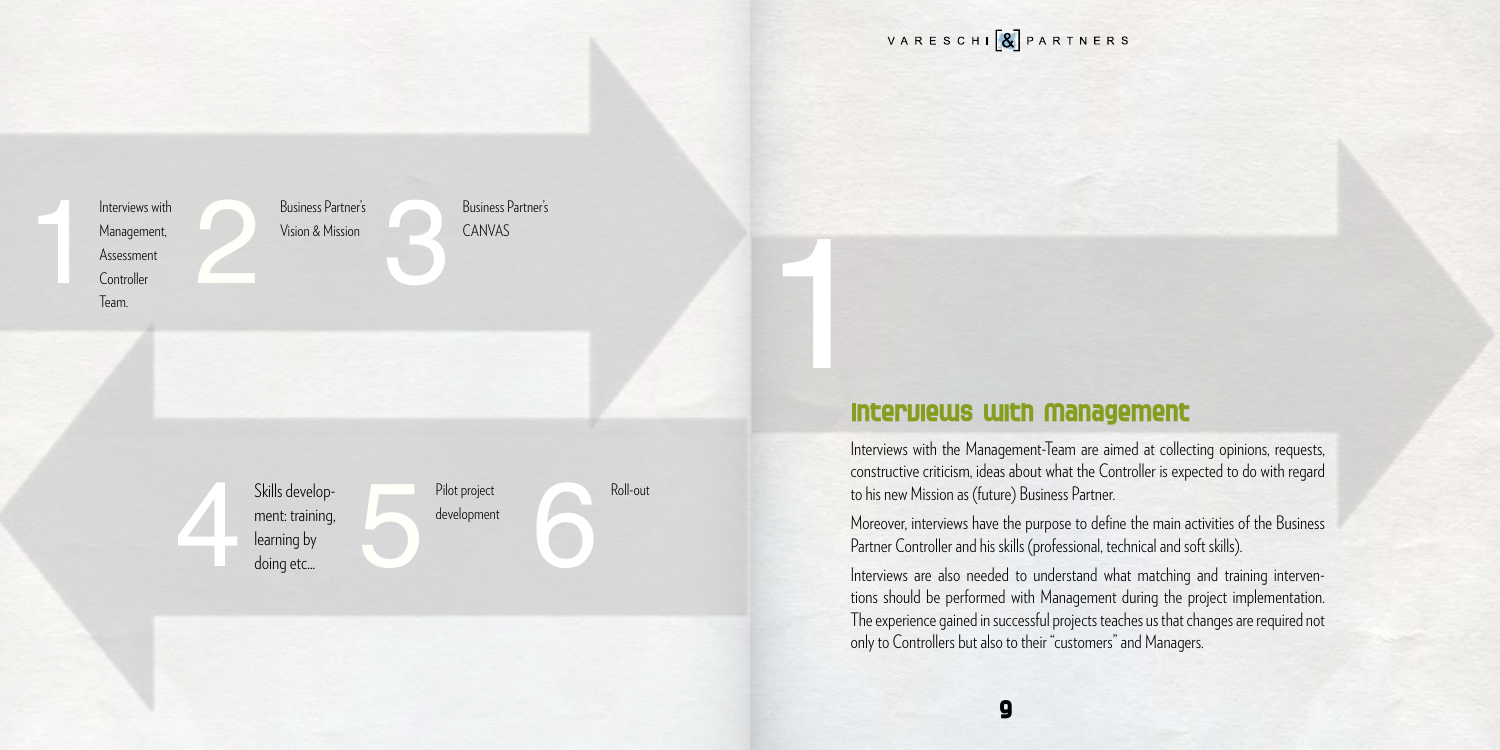

## 1 **Assessment Controller Team**  1

Let's analyze those behaviours that allow to

- Achieve results in collaboration with "customers",
- Face complex matters and situations,
- Control interpersonal tensions and innovate.

The assessment of such skills is performed through exercises that simulate the operational and organizational context of the new Business Partner role, allowing to detect the behaviours of the subjects involved.

> Person in charge of the result (economic, financial) of processes and strategies.

Person in charge of the transparency of results, processes and strategies. Therefore: jointly responsible for the results

Such simulations will reproduce situations requiring to analyze and solve business problems, evaluate alternatives, make decisions together with Management (customer), organize activities and projects, conduct partnership activities within the decision-making process and present information and proposal in a new way.

# 2 **Vision & Mission**

## Strategic Focus

The strategic focus is aimed at highlighting and defining the strategic dimension of the new Business Partner role.

Vision & Mission will be presented and shared with the Management-Team and are the guidelines for the change process.

### **Manager**

### **Business partner**

Controlling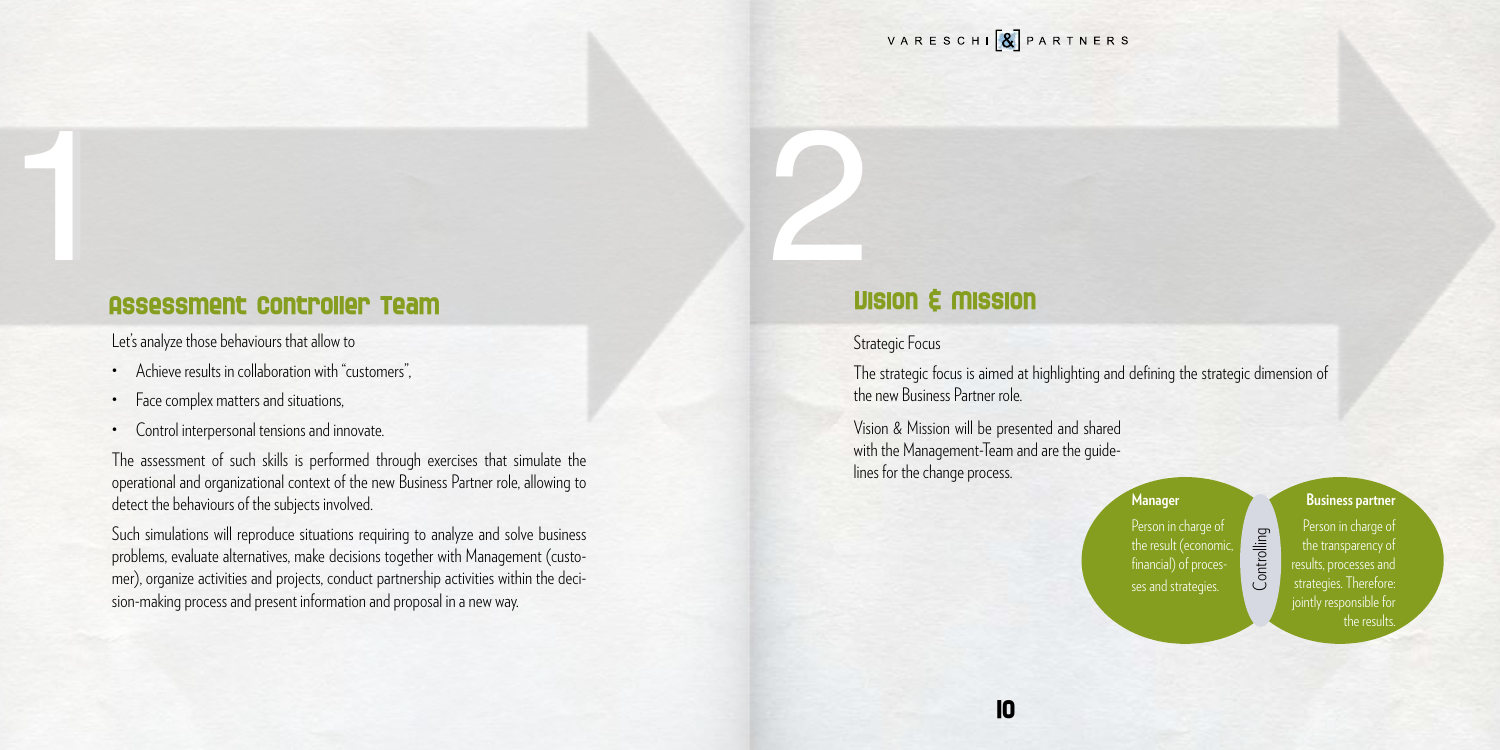# 3 **Business Partner's canvas**

## **Skills development: training, learning by doing 1**

VARESCHI & PARTNERS

## Skills development

The stage concerning skills development focuses mainly on the matching process between the expected skills of the Business Partner and the persons who act as Controllers.

Once assessed the matching degree, the project involves the setting of a specific training plan allowing candidates to reach the level required as for technical and relational skills.

The change process also includes training interventions for the Business Partners' customers in order to run the new intersection between Decision Makers and Business Partners.

| <b>Key Partners</b><br>- Who are our key part-<br>ners?<br>- Who are our key "sup-<br>pliers"?<br>- What key activities do<br>our partners carry out? | <b>Key activities</b><br>- What activities are<br>necessary for the value<br>we offer?<br><b>Key resources</b><br>- What resources are<br>necessary for the value<br>we offer?<br>- Do our support<br>channels need specific<br>resources? | <b>Offered value</b><br>- What kind of<br>value do we offer<br>to our customers?<br>- What customer's<br>problem are we<br>trying to solve?<br>- What product/<br>service package are<br>we supplying to our<br>customers?<br>- What customers'<br>needs are we sati-<br>sfying? | Relations with custo-<br>mers<br>- What kind of relation<br>should we establish and<br>maintain?<br>-How are the relations with<br>our customers integrated?<br><b>Support channels</b><br>- Through which channel<br>we would like to reach our<br>customers?<br>- How our channels are<br>integrated?<br>- Which one are the most | <b>Types of customers</b><br>- Who are we creating<br>value for?<br>- Who are our main cu-<br>stomers?<br>- What are the specific<br>characteristics of our<br>customers? |
|-------------------------------------------------------------------------------------------------------------------------------------------------------|--------------------------------------------------------------------------------------------------------------------------------------------------------------------------------------------------------------------------------------------|----------------------------------------------------------------------------------------------------------------------------------------------------------------------------------------------------------------------------------------------------------------------------------|-------------------------------------------------------------------------------------------------------------------------------------------------------------------------------------------------------------------------------------------------------------------------------------------------------------------------------------|---------------------------------------------------------------------------------------------------------------------------------------------------------------------------|
|                                                                                                                                                       | - What resources do<br>our relations with cu-<br>stomers absorb?                                                                                                                                                                           |                                                                                                                                                                                                                                                                                  | efficient channels?                                                                                                                                                                                                                                                                                                                 |                                                                                                                                                                           |
| <b>Technology</b><br>- What are the technological devices allowing us the                                                                             |                                                                                                                                                                                                                                            |                                                                                                                                                                                                                                                                                  | <b>Skills</b><br>-What skills should be created in our Team?                                                                                                                                                                                                                                                                        |                                                                                                                                                                           |

implementation of the value offer?

Which one need to be updated?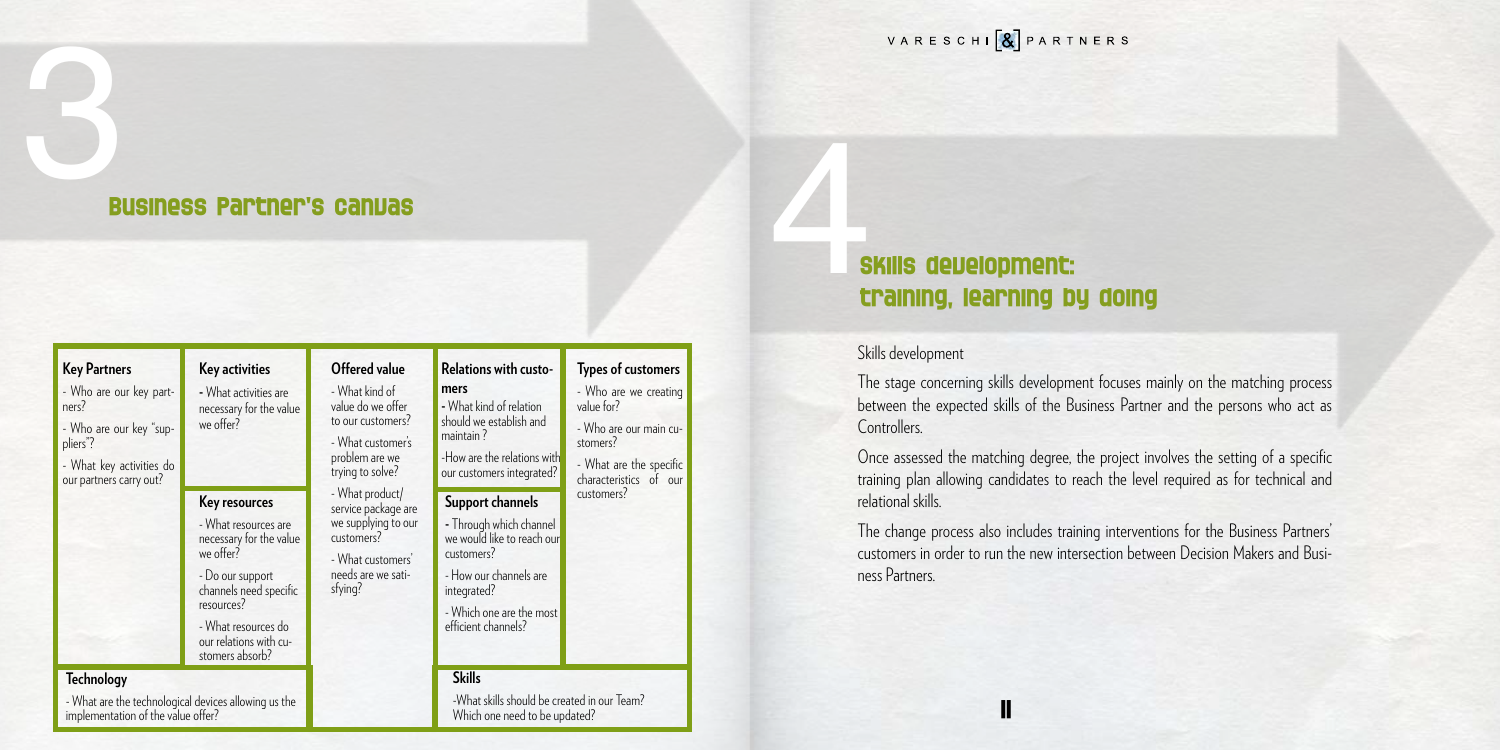# 5 **Pilot project development**

Skills development (point 04) occurs simultaneously with the development and implementation of a change management pilot project.

The latter is chosen according to our experience in a critical business area, for example the commercial process or that of product development.



## **Skills development: training, learning by doing** 4

| Area                | <b>Skills</b>                                                                          |
|---------------------|----------------------------------------------------------------------------------------|
| <b>Intellectual</b> | Problem solving                                                                        |
| <b>Relational</b>   | Willingness to interpersonal relations                                                 |
|                     | Groups management (managers and Business<br>Partners in Team)                          |
| <b>Managerial</b>   | Programming, decision-making, orientation to<br>"customer" goal and (corporate) result |
|                     | Initiative, proactive approach, "unsolicited"<br>consultancy                           |
|                     | Involvement in the business and focus on the future                                    |
| <b>Emotional</b>    | Management of stress, conflicts and critical<br>situations                             |
| Innovative          | Adaptability/flexibility - inclination to novelty                                      |
| Professional        | Innovative models and approaches supporting<br>decision-making process                 |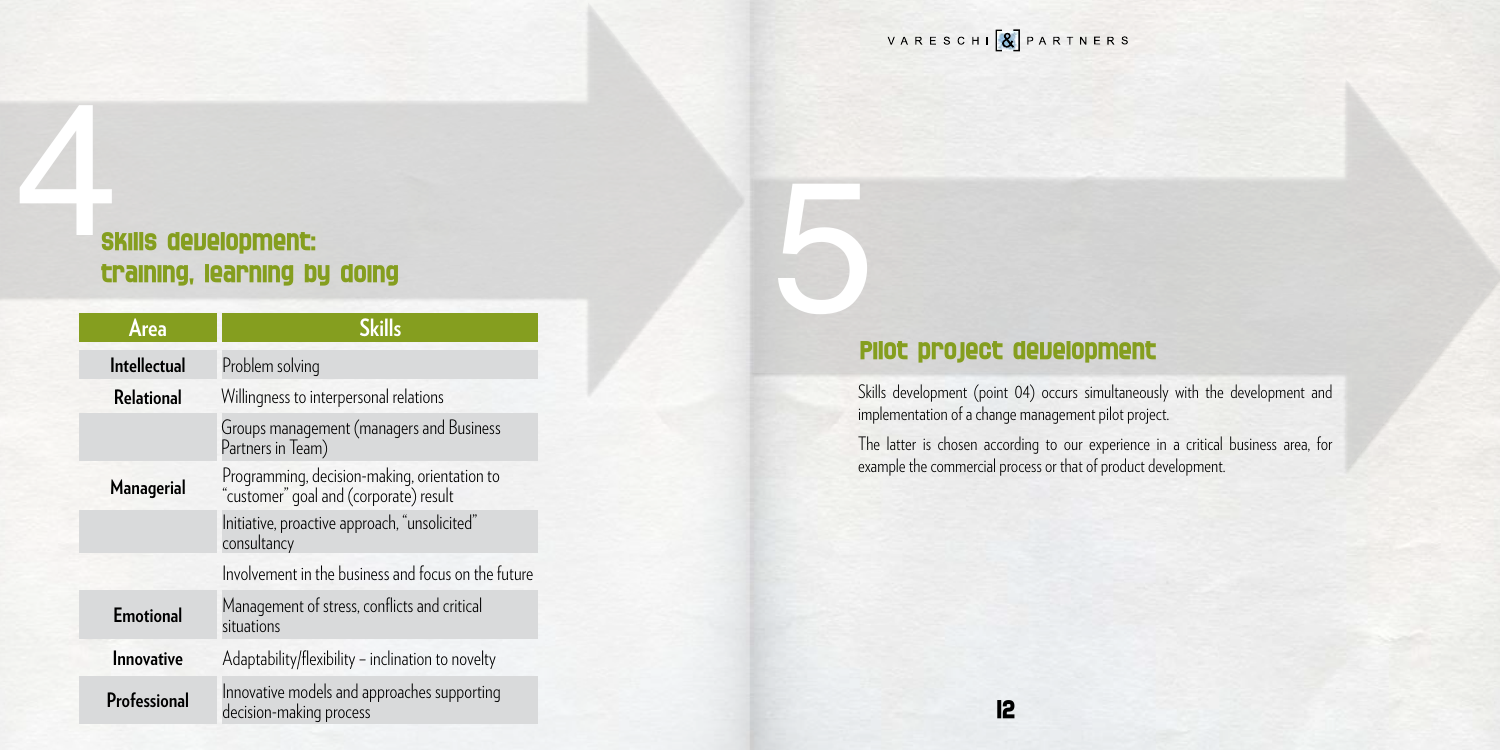

VARESCHI<sup>[8</sup>] PARTNERS

# 6 **Roll-out**

During the interview with Management-Team and Assessment we are able to identify such critical areas which are suitable for the pilot project.

The pilot project creates the basis for an effective roll-out at a corporate level.